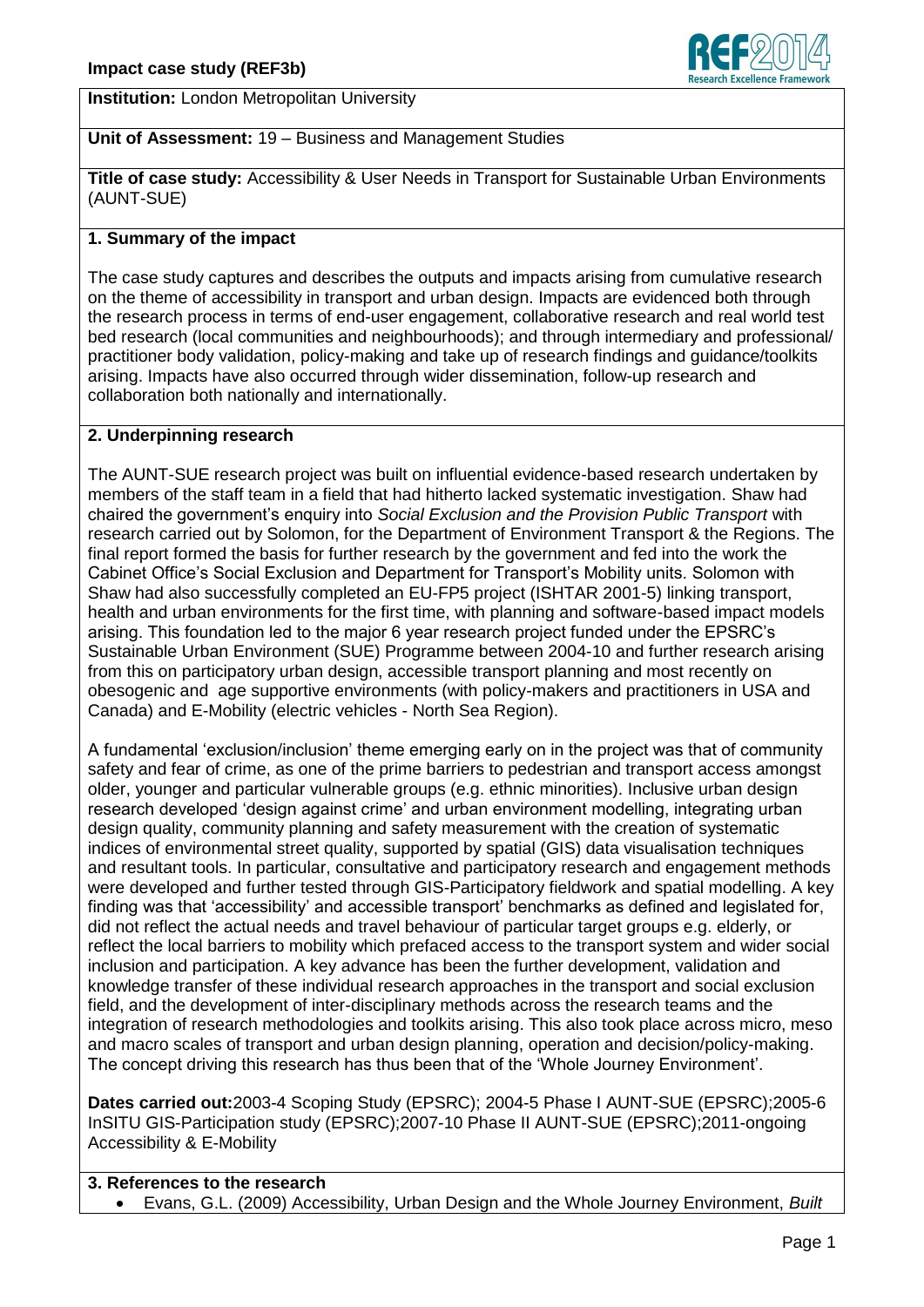

*Environment* 35(3): 366-85 Special Issue: *Sustainability via Security: A New Look.*

- Shaw, S. (2009) Inclusive journey environments: principles into practice. *Access by Design*, 115: 18-20.
- Shaw, S. & Evans, G.L. (2009) *Inclusive Design for the Whole Journey Environment*. Proceedings of the Inclusive Design Conference, INCLUDE 2009, Royal College of Art/RCA Helen Hamlyn Centre. Available on http://include09.kinetixevents.co.uk/rca/rca2009/paper\_final/F35\_1512.PDF (22nd August

2013). Solomon, J.; Titheridge, H. & Achuthan K. Mackett, R. (2009) Assessing the Extent of

- Transport Social Exclusion among the Elderly, *Journal of Transport and Land Use*, 2(2): 31–48
- Azmin-Fouladi, N. (2007) Accessibility and user needs in transport. In: Thwaites, K et al. *Urban*

*sustainability through Environmental Design. Approaches to Time-People-Place Responsive Urban Spaces*. Routledge: 112-118

The following grants were awarded to the **Cities Institute** relating to the above linvestigators, £ value]:

- AUNT-SUE Scoping Study, 2003-4 EPSRC GR/S18304/01, £156k [Shaw, Evans] *Rated* 'Outstanding Benefit to Society' by reviewers (EPSRC)
- AUNT-SUE Phase I 2004-7 EPSRC GR/S90867/01, £822k [Evans, Shaw]
- InSITU GIS-Participation, 2005-7 EPSRC EP/D011671/1, £154k [Shaw, Evans]
- AUNT-SUE Phase II, 2007-10 EPSRC EP/E040764/1, £255k [Evans, Shaw]
- E-Mobility NSR, 2011-3 INTERREG IVB £133k [Shaw, Evans]

#### **4. Details of the impact**

AUNT-SUE exhibition posters and supporting materials (e.g. flyers, report summaries) were shown at consecutive events such as the Inclusive Design conference (INCLUDE 2005/7/9), OS *Terra Futures* conference/exhibition and in practitioner fora overseas - Joburg, S.Africa (city planning/ transport/crime prevention); New Orleans, USA (crime prevention); Montreal, Canada (ageing/ gerontology). A further EPSRC/Arts Council award *Sustainability and the 24-hour City: A Collaboration with the Creative Arts* (Shaw, Evans) funded two practising artists who were engaged to interpret and exhibit our research results and visualise test bed localities, data/findings and images. Week long exhibitions at the London Festival of Architecture (LFA), including visitor questionnaires and presentations were held at the German Gymnasium, King's Cross/St Pancras (16-25 June 2006) with a follow-on exhibition and presentation of this work at the *North Country*  conference/exhibition held at the URBIS Centre, Manchester in April 2007. A further exhibition of findings and toolkit was held at the biannual London Festival of Architecture (LFA) in June 2008, at the Building Centre, London. Attendances at these high profile events (national TV, extensive local/city and professional coverage) were 25,000 and 75,000 respectively with research and community workshops organised and held with local authority chief planners, councillors and ministers/shadow ministers, as well as local communities and firms.

In order to disseminate the project more widely, an AUNT-SUE video was produced by the research team with the assistance of a Digital Media MA student and tutor. The video features PI/Co-PI, researchers, partner organisations and vox pop interviews and street walks within one of the test bed sites (LB Camden). This video was available via the AUNT-SUE website (www.auntsue.info) including sub-titles where needed and was distributed at events in DVD format which are also available on request (500 distributed to date). It is now available on YouTube. The film was premiered at the Building Centre LFA event (above), and is regularly shown at conferences, exhibitions and was shown at the Transport Museum cinema following the Final Symposium event, attended by 75 representatives from the transport industry, local/central government, press, as well academics and the research team. The final symposium also saw the re-launch of the AUNT-SUE website, the prime dissemination and communication vehicle - newly designed and 'populated' including the full suite of menu-driven toolkits, publications and other outputs, including case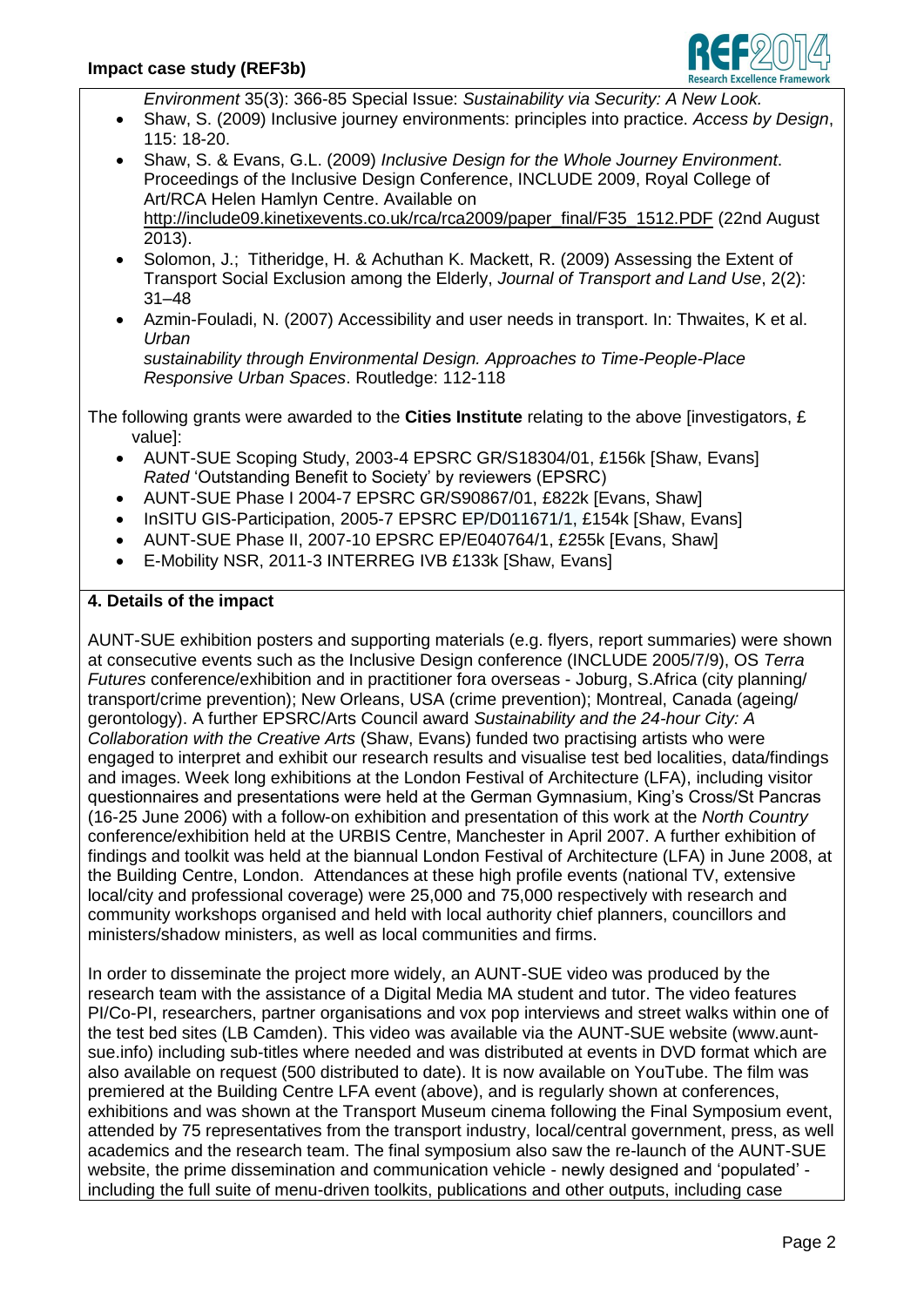

studies, reports and related user guides and project video, with over 4,500 'hits' on this site recorded between January and April 2010 (the site went offline in early 2013 due to unforeseen technical issues, which are currently being addressed).

Further evidence of impact and take-up of research outputs include the following examples:

- AUNT-SUE GIS-based urban environment and audit tool incorporated into Transport for London's (TfL) *Guidance for Submissions of Local Accessibility Schemes*, prepared for all London Boroughs and sub-regional partnerships (March 2007). This was the requisite guidance for all local authorities in their bids to TfL for accessibility improvement capital funding.
- EPSRC People & Systems review (January 2009) the international reviewers assessment of transport projects including the AUNT-SUE exhibition and supporting materials (Poster Number 58), noted that 'there was good connectivity to users and stakeholders' and in the case of more applied projects such as AUNT-SUE, 'high impact on the user community'.
- AUNT-SUE research findings and tools included in successive Parliamentary annual reports *Research and development work relating to assistive technology*, 2010-11 and 2008-9, Department of Health
- AUNT-SUE consulted on and presented research findings and urban environment tools (Evans & Shaw) to PM Cabinet Office Strategy Unit, for joint publication *An analysis of urban transport* (November 2009) with Departments for Transport, Health, Communities & Local Government (CLG) and DEFRA. Although the research was not directly referenced in the report, the authors adopt the 'inclusive whole journey environment' theme as defined by Evans & Azmin-Fouladi.
- AUNT-SUE consulted on and presented findings/recommendations (Evans) on Indicators/ Metrics for sustainable travel, impacts on quality of life and land use/transport interaction, to Chief Scientific Adviser's Unit, Department for Transport (April 2010 pre-General Election). Initial work on transport and social exclusion was recently included in departmental report *Valuing the social impacts of public transport* (2013).

#### **5. Sources to corroborate the impact**

AUCKLAND REGIONAL TRANSPORT AUTHORITY: 2009. Bus Stop Infrastructure Design Guidelines. Report. Available on http://www.aucklandtransport.govt.nz/aboutus/publications/ManualsandGuidelines/Documents/AT-ARTA-Guidelines-

Bus%20Stop%20Infrastructure%20Guidelines%202009.pdf (22<sup>nd</sup> August 2013), p. 5.

CITY UNIVERSITY OF NEW YORK AND LONDON METROPOLITAN UNIVERSITY: 2010. *A Tale of Two ObesCities: Childhood Obesity in London and New York*. Available on [http://web.gc.cuny.edu/che/childhood\\_obesity.pdf](http://web.gc.cuny.edu/che/childhood_obesity.pdf) (22nd August 2013), p. 40.

CANADIAN INSTITUTES OF HEALTH RESEARCH: 2010. *The Science of Age Supportive Environments*. Study Tour Report. Available on:

[www.sparc.ac.uk/media/downloads/executivesummaries/age\\_supportive\\_environments\\_m](http://www.sparc.ac.uk/media/downloads/executivesummaries/age_supportive_environments_monograph.pdf) [onograph.pdf](http://www.sparc.ac.uk/media/downloads/executivesummaries/age_supportive_environments_monograph.pdf) (22<sup>nd</sup> August 2013), pp. 16.

DEPARTMENT FOR TRANSPORT: 2013. Valuing the social impacts of public transport. Final Report. Available on:

https://www.gov.uk/government/uploads/system/uploads/attachment\_data/file/226802/finalreport.pdf (22nd August 2013), p. 13

DEPARTMENT OF HEALTH: 2010. Research and development work relating to assistive technology 2009-10. Available on:

http://www.fastuk.org/pagedocuments/file/S22%20Report%202009-10%20final%20v2.pdf (22nd August 2013), pp. 25. 2008. *Research and development work relating to assistive technology 2007–08*. Available on:

ttp://fastuk.org/pagedocuments/file/research/fast\_reports\_and\_papers/Section%2022%202 008.pdf (22<sup>nd</sup> August 2013), pp. 16.

GEOGRAPHICAL ASSOCIATION: 2013. Future "greener" urban transport: accessible, mobile and resilient cities? GA Post 16 and HE Phase Committee. Available on http://www.geography.org.uk/download/GA\_Greener%20UrbanTransportGeographyMatters .pdf  $(22^{nd}$  August 2013), p. 5.